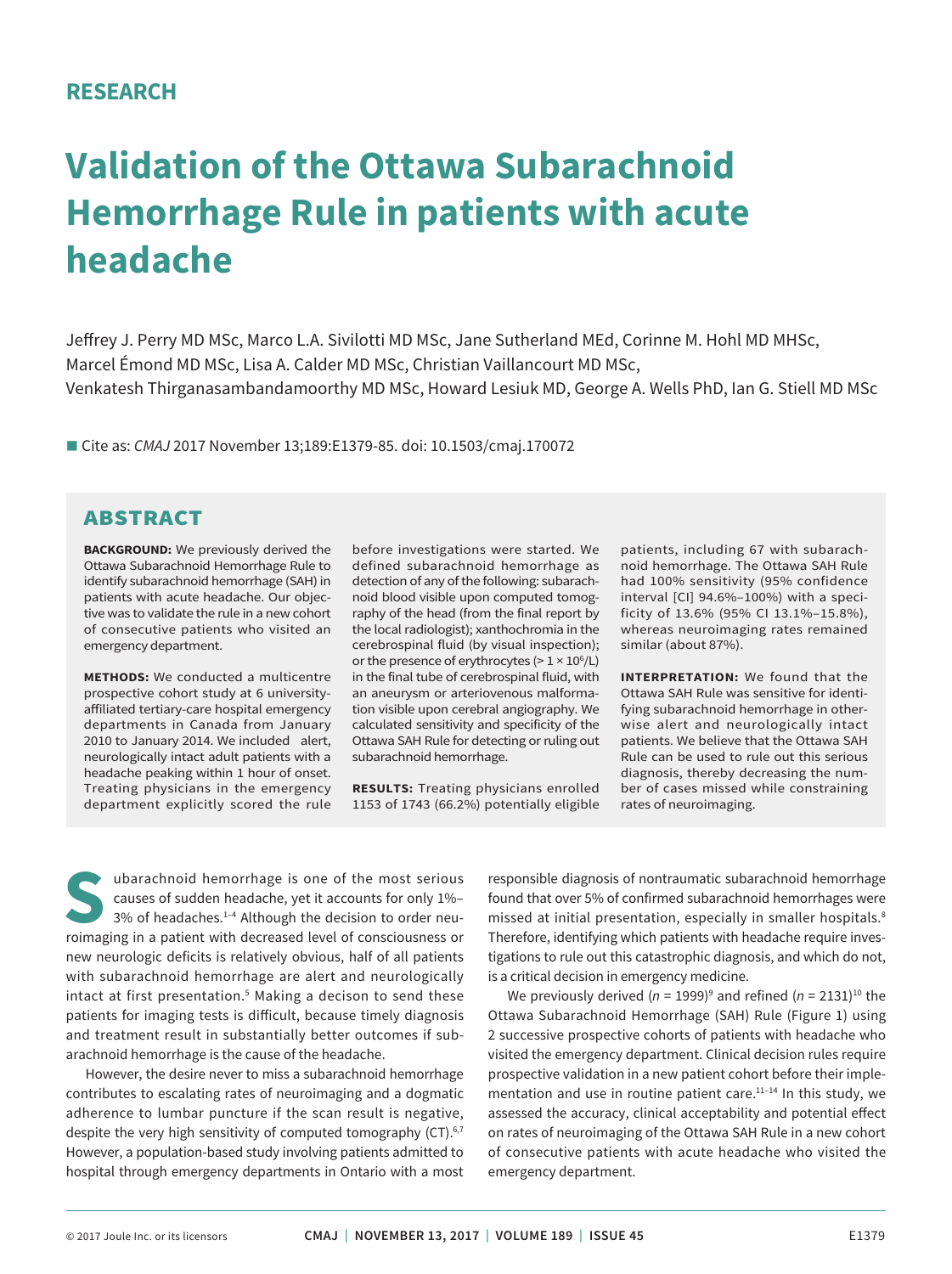## **Methods**

### **Study population and setting**

We conducted this prospective multicentre cohort study in the emergency departments of 6 university-affiliated Canadian tertiary-care hospitals from January 2010 to January 2014. The combined annual census for all sites was 365 000 visits with over 150 attending physicians certified in emergency medicine. Each hospital had previously participated in the derivation phase of the study.<sup>10</sup> Consecutive adult patients (16 yr of age or older) with nontraumatic headache that had reached maximal intensity within 1 hour of onset were considered for enrollment. We excluded patients who had a Glasgow Coma Scale score less than 15/15, who had sustained direct head trauma in the previous 7 days, and who presented more than 14 days after onset of the headache.<sup>15</sup> We also excluded patients with a history of 3 or more recurrent headaches of the same character and intensity as the presenting headache over a period of greater than 6 months (i.e., established recurrent headache syndrome); who were referred from another hospital with a confirmed subarachnoid hemorrhage; who returned for reassessment of the same headache if already investigated with both CT and lumbar puncture; who had papilledema on fundoscopic examination; who had new focal neurologic deficits (e.g., isolated cranial nerve palsies, limb weakness); or who had a previous diagnosis of cerebral aneurysm, subarachnoid hemorrhage, brain neoplasm, ventricular shunt or hydrocephalus. Any patient not known to meet the exclusion criteria but not enrolled by the treating physician was deemed "missed/potentially eligible." Participants enrolled by physicians were informed that they might be contacted by telephone in follow-up, and verbal consent was obtained from these patients at the time of telephone contact.



**Figure 1:** The Ottawa Subarachnoid Hemorrhage (SAH) Rule. Used in alert patients > 15 yr of age with new acute severe nontraumatic headache that reaches maximum intensity within 1 h of onset. Not to be used in patients with new neurological deficits, previous aneurysms, SAH or brain tumors, or a history of similar headaches (≥ 3 episodes over ≥ 6 mo).10

#### **Assessment**

Patients were assessed by attending physicians certified in emergency medicine or residents in emergency medicine who were supervised by attending physicians. Physicians were oriented to the study and the standardized assessment form during a 1-hour presentation. After assessing a patient, but before making a request for imaging tests or analysis of cerebrospinal fluid, physicians were asked to explicitly score each element of the Ottawa SAH Rule as present or absent and to record other potentially clinical relevant findings on a paper study form (we collected the additional variables to obtain a better description of the cohort and to have on hand in case any further refinement of the rule was required). To assess sensibility, physicians answered 2 questions related to interpretation and use of the Rule: Are investigations indicated for this patient according to the decision rule? (yes/no); and How comfortable would you be in actually using the rule for this patient? (based on a 5-point Likert Scale from "very comfortable" to "very uncomfortable"). We provided training to nurses at each site, using a full-day orientation session and ongoing monthly feedback from the central study coordinator, to collect data forms, verify data, confirm patient eligibility and perform telephone follow-up at 1 and 6 months after the index visit to the emergency department when necessary. Research staff also reviewed censuses from the emergency department for potentially eligible patients not enrolled by the treating physician. Missed patients had the same clinical variables extracted from the medical record and manually recorded onto standardized study forms. All data forms for both physician-enrolled and missed eligible patients were reviewed centrally by a single trained nurse coordinator, who was blind to outcome, and compared with the medical record from the emergency department. This nurse coordinator assessed the agreement between the physician assessments of the rule (i.e., investigations indicated yes/no) as written on the data form and as extracted from the clinical documentation.

#### **Outcome measures**

Subarachnoid hemorrhage was defined by any one of the following: subarachnoid blood visible on unenhanced CT scan of the head (from the final report of the local radiologist); xanthochromia in the cerebrospinal fluid (by visual inspection); or the presence of erythrocytes  $(>1 \times 10^{6}/L)$  in the final tube of cerebrospinal fluid, with an aneurysm or arteriovenous malformation visible upon cerebral angiography. This outcome was established a priori by consensus of 5 emergency medicine physicians and 1 neurosurgeon, and has been used consistently in prior phases of the development of the Ottawa SAH Rule.<sup>3,10,16</sup> Patients with a normal result both for CT scanning and lumbar puncture testing were classified as not having a subarachnoid hemorrhage.<sup>17</sup>

We could not require all patients to undergo CT scanning and lumbar puncture in this observational study. In addition, the local ethics boards only allowed us to contact patients who had been enrolled by physicians and, as a result, had been informed about the subsequent follow-up call. Therefore, only patients enrolled by physicians and who were discharged without both a CT scan and a normal lumbar puncture were eligible for telephone follow-up. These patients underwent a structured telephone interview at 1 and 6 months after the index visit to the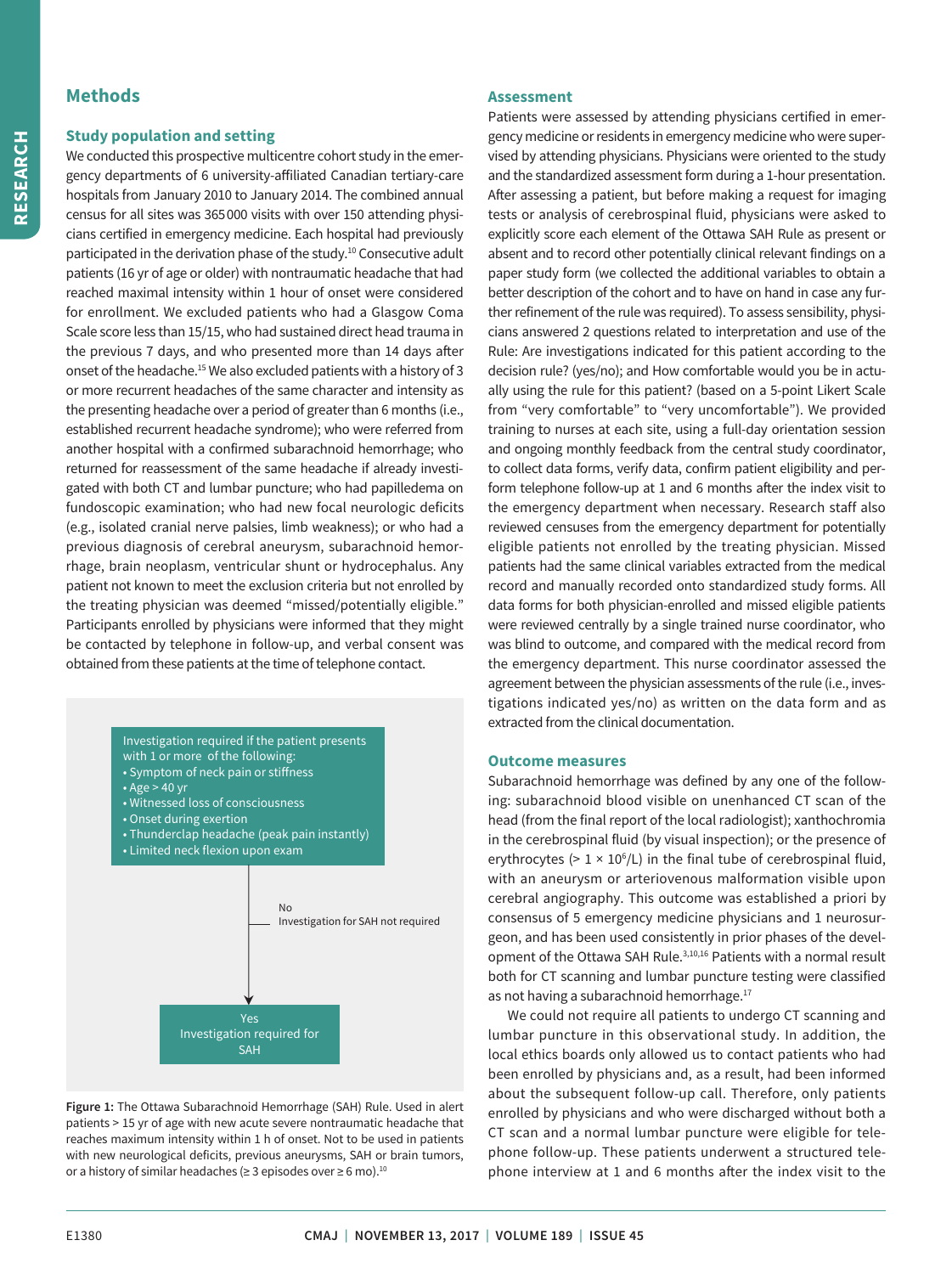emergency departmentto identify a subsequent subarachnoid hemorrhage. In the follow-up telephone call, patients were asked about physician visits, changes in diagnosis and subsequent testing with lumbar puncture or imaging. We had previously validated this follow-up tool for missed subarachnoid hemorrhage during the initial derivation phase of the study.<sup>16</sup>

All medical records of patients without both normal CT scans and lumbar punctures underwent explicit review at the end of the study to identify missed subarachnoid hemorrhages. A similar review process involving medical records identified all subsequent subarachnoid hemorrhages in earlier phases of this study.<sup>10,16</sup> We also evaluated patients not known to be alive at least 6 months after their index visits against the provincial coroner's records to identify any deaths compatible with subarachnoid hemorrhage.

#### **Statistical analysis**

We calculated the sensitivity, specificity and likelihood ratios with 95% confidence intervals (CIs) of the Ottawa SAH Rule for subarachnoid hemorrhage. Interobserver agreement between treating physician and the nurse coordinator of the study for the rule as a whole was measured using the Cohen κ statistic test for participants enrolled by physicians. Univariate analysis used a 2-sided *t* test for continuous variables and the Pearson  $\chi^2$  test for categorical variables. Because we wanted the sensitivity to be close to 100% to be clinically acceptable, we planned to enroll about 1200 patients, including 75 with subarachnoid hemorrhage, based on a prevalence estimate of 6.5%.

#### **Ethics approval**

The first research ethics board approval was obtained from the Ottawa Health Science Network Research Ethics Board (OHSN-REB) without the need for written consent, with additional independent approval subsequently obtained from each participating site.

## **Results**

We prospectively enrolled 1153 patients with acute headache, including 67 (5.8%) with subarachnoid hemorrhage. We identified another 590 patients (missed eligible) whose medical records were assessed by our research staff after the initial visit to the emergency department, including 33 (5.6%) with subarachnoid hemorrhage. There were 8 patients who could not be reached for telephone follow-up (Figure 2). These patients did not present again to the regional neurosurgical centre nor were they reported to the provincial coroner's office within 6 months of enrollment.

Table 1 shows participant characteristics. Characteristics of the participants considered missed eligible (mean age 45.4 yr, female sex 60.5%, arrived by ambulance 31.0%, had CT 89.8%, had lumbar puncture 38.3% and diagnosed with subarachnoid hemorrhage 5.6%) were similar to patients who were prospectively enrolled (mean age 43.9 yr, female sex 59.8%, arrived by ambulance 26.5%, had CT 87.1%, had lumbar puncture 39.2% and diagnosed with subarachnoid hemorrhage 5.8%). Patients with subarachnoid hemorrhage were more likely to be older; had headaches that rapidly peaked in intensity; had onset of headache with exertion; had arrived by ambulance; had lost consciousness; and had neck pain or stiffness, vomiting and elevated systolic blood pressure (Table 2).

We found that the Ottawa SAH Rule had a sensitivity of 100% (95% CI 94.6%–100%) with a specificity of 13.6% (95% CI 13.1%– 15.8%) (Table 3). When we pooled patients in this new validation cohort with our previous validation/refinement patient cohort (*n* = 3874), the sensitivity of the rule was 100% (95% CI 98.4%– 100%) and specificity was 15.9% (95% CI 14.8%–17.1%) for subarachnoid hemorrhage.10



**Figure 2:** Participant selection for the study. SAH = subarachnoid hemorrhage.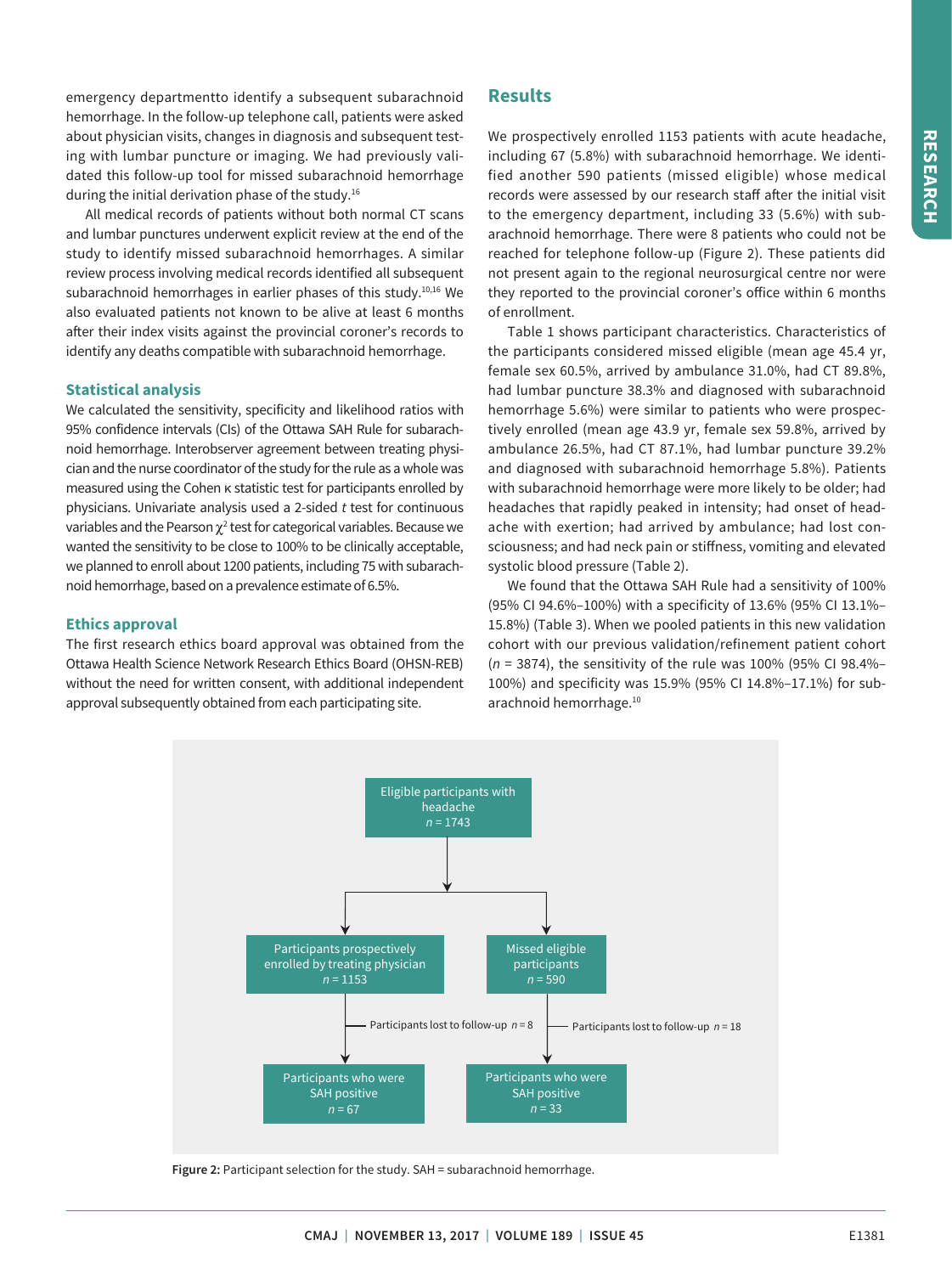#### **Table 1: Characteristics of participants with acute headache who presented to emergency departments in 6 universityaffiliated hospitals in Canada**

|                                                 | No. of physician-enrolled participants (%) <sup>+</sup> | No. of missed eligible participants (%)t |
|-------------------------------------------------|---------------------------------------------------------|------------------------------------------|
| Characteristic                                  | $n = 1153$                                              | $n = 590$                                |
| Mean age (SD), yr                               | 43.9(16.5)                                              | 45.4 (17.2)                              |
| Age range, yr                                   | $16 - 94$                                               | $16 - 97$                                |
| Female sex                                      | 689 (59.8)                                              | 357 (60.5)                               |
| Arrived by ambulance                            | 305(26.5)                                               | 183 (31.0)                               |
| <b>Question from medical history</b>            |                                                         |                                          |
| Time from onset to peak, median (IQR); s        | $60(3 - 600)$<br>$n = 1133$                             | <b>NA</b>                                |
| Pain severity at peak, median (IQR); scale 0-10 | $10(8-10)$<br>$n = 1071$                                | <b>NA</b>                                |
| Onset during exertion                           | 177 (15.5)<br>$n = 1141$                                | 96 (34.0)<br>$n = 282$                   |
| Onset during sexual activity                    | 114(9.9)<br>$n = 1147$                                  | 44 (19.8)<br>$n = 222$                   |
| Awakened from sleep by headache                 | 186 (16.2)<br>$n = 1145$                                | 95(38.3)<br>$n = 248$                    |
| Thunderclap headache (i.e., peaked instantly)   | 721 (63.1)<br>$n = 1143$                                | 104(17.6)                                |
| "Worst headache of life"                        | 908 (80.9)<br>$n = 1123$                                | 205(36.0)<br>$n = 569$                   |
| Lost consciousness                              | 37(3.2)                                                 | 24(6.3)<br>$n = 382$                     |
| If yes, loss of consciousness was witnessed     | 23(2.0)                                                 | <b>NA</b>                                |
| Neck stiffness or pain                          | 406 (35.4)<br>$n = 1147$                                | 127 (33.0)<br>$n = 385$                  |
| Vomiting                                        | 295 (25.6)<br>$n = 1150$                                | 145 (56.6)<br>$n = 256$                  |
| Question from physical examination              |                                                         |                                          |
| Neck stiffness with flexion                     | 53(4.8)                                                 | 22(6.3)                                  |
|                                                 | $n = 1108$                                              | $n = 347$                                |
| Heart rate, mean (SD); beats/min                | 78.5 (14.9)<br>$n = 1147$                               | 79.0 (16.5)                              |
| Systolic blood pressure, mean (SD); mm Hg       | 141.6 (23.9)<br>$n = 1148$                              | 143.7 (51.7)                             |
| Diastolic blood pressure, mean (SD); mm Hg      | 81.9(13.3)<br>$n = 1147$                                | 80.6(13.9)                               |
| Diagnostic procedure and disposition            |                                                         |                                          |
| CT scan                                         | 1004(87.1)                                              | 530 (89.8)                               |
| Lumbar puncture                                 | 452 (39.2)                                              | 226(38.3)                                |
| CT scan or lumbar puncture                      | 1020 (88.5)                                             | 532 (90.2)                               |
| CT scan and lumbar puncture                     | 436 (37.8)                                              | 224 (38.0)                               |
| CT angiogram                                    | 208 (18.0)                                              | 120(20.3)                                |
| Admitted to hospital                            | 99 (8.6)                                                | 71 (12.0)                                |
| <b>Final diagnosis</b>                          |                                                         |                                          |
| Benign headache                                 | 619 (53.7)                                              | 360 (61.0)                               |
| Migraine headache                               | 222 (19.3)                                              | 88 (14.9)                                |
| Other benign cause*                             | 120 (10.4)                                              | 62(10.5)                                 |
| Subarachnoid hemorrhage                         | 67(5.8)                                                 | 33(5.6)                                  |
| Postcoital headache                             | 37(3.2)                                                 | 14(2.4)                                  |
| Viral illness                                   | 29(2.5)                                                 | 10(1.7)                                  |
| Ischemic stroke or TIA                          | 6(0.5)                                                  | 3(0.5)                                   |
| Sinusitis                                       | 24(2.1)                                                 | 5(0.9)                                   |
| Vasovagal syncope                               | 4(0.4)                                                  | 4(0.7)                                   |
| Neck strain                                     | 9(0.8)                                                  | 1(0.2)                                   |
| Intracerebral hemorrhage                        | 8(0.7)                                                  | 5(0.9)                                   |
| Subdural hematoma                               | 2(0.2)                                                  | 1(0.2)                                   |
| Brain tumour                                    | 3(0.3)                                                  | 1(0.2)                                   |
| <b>Bacterial meningitis</b>                     | 3(0.3)                                                  | 1(0.2)                                   |

Note: CT = computed tomography, IQR = interquartile range, NA = not applicable, SD = standard deviation, TIA = transient ischemic attack.<br>\*None of the diagnoses in this category were clinically worrisome for morbidity or m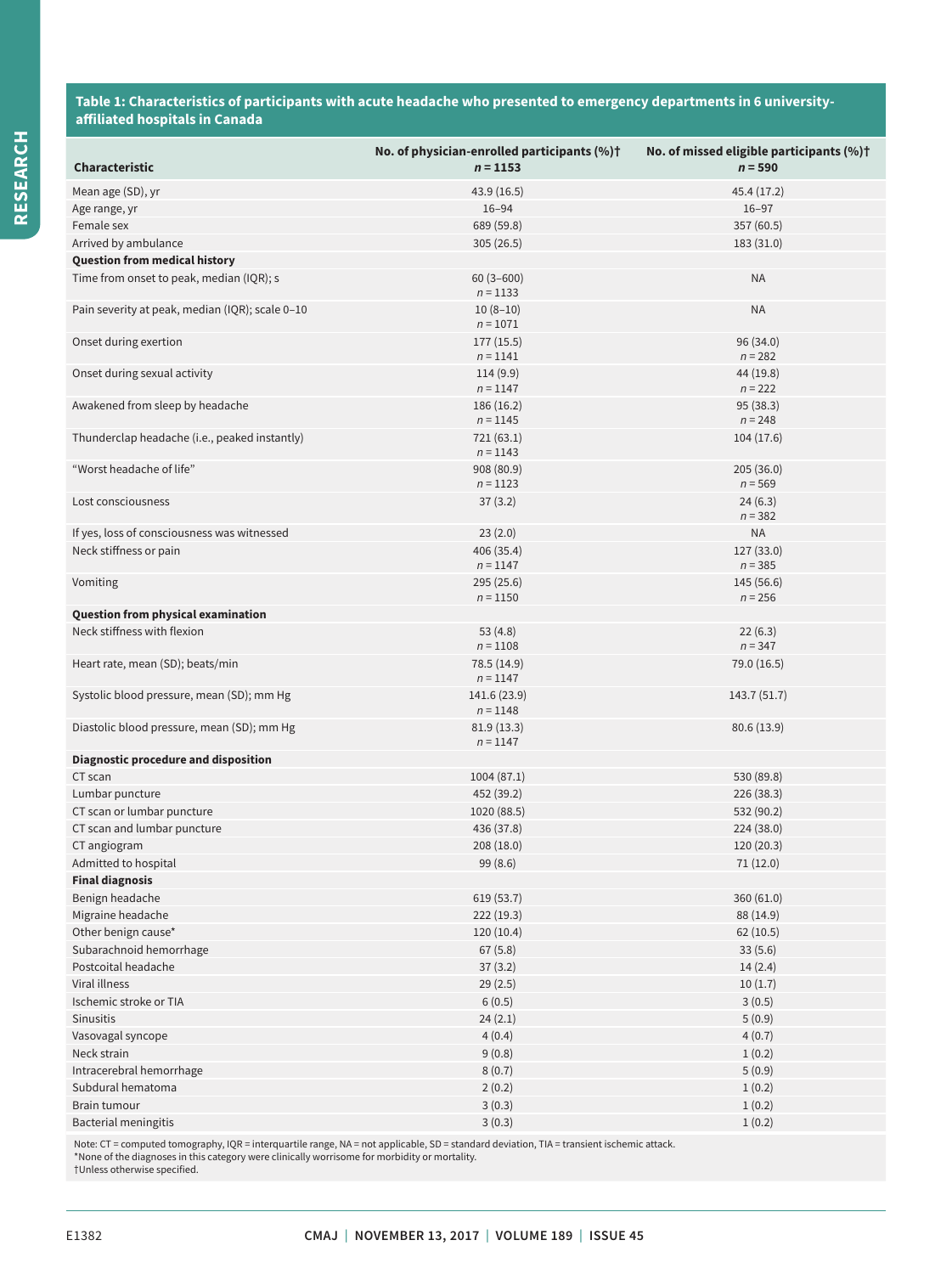Physicians were "uncomfortable" or "very uncomfortable" using the rule in 9.0% of patients. The rule as scored by the physician and by the central coordinating centre had excellent interobserver agreement (κ 0.82, 95% CI 0.76–0.87). In 5.1% of

patients, physicians assessed the Ottawa SAH Rule as negative while the coordinating centre scored the rule as positive (i.e., physician indicated that the patient was at low risk when they were at high risk); however, none of these patients had subarach-

## **Table 2: Results for univariate correlation of variables for participants with and without subarachnoid hemorrhage**

| <b>Variable</b>                                   | No. (%) of participants<br>without subarachnoid<br>hemorrhage*<br>$n = 1086$ | No. (%) of participants<br>with subarachnoid<br>hemorrhage*<br>$n = 67$ | p value      |
|---------------------------------------------------|------------------------------------------------------------------------------|-------------------------------------------------------------------------|--------------|
|                                                   |                                                                              |                                                                         |              |
| <b>Question from medical history</b>              |                                                                              |                                                                         |              |
| Age, mean (SD); yr                                | 43.3 (16.4)                                                                  | 55.1(13.5)                                                              | ${}_{0.001}$ |
| Female sex                                        | 652 (60.0)                                                                   | 37(55.2)                                                                | 0.4          |
| Time from onset to peak; median (IQR); s          | $60(3 - 600)$<br>$n = 1067$                                                  | $30(3-120)$<br>$n = 66$                                                 | 0.03         |
| Pain severity at peak, median (IQR); scale (0-10) | $9(8-10)$<br>$n = 1009$                                                      | $10(10-10)$<br>$n = 62$                                                 | < 0.001      |
| Onset during exertion                             | 164 (15.2)<br>$n = 1076$                                                     | 13(20.0)<br>$n = 65$                                                    | 0.3          |
| Onset during sexual activity                      | 109(10.0)<br>$n = 1080$                                                      | 5(7.5)                                                                  | 0.5          |
| Thunderclap headache (i.e., peaking instantly)    | 665 (61.8)<br>$n = 1076$                                                     | 56 (83.6)                                                               | ${}< 0.001$  |
| "Worst headache of life"                          | 848 (80.1)<br>$n = 1059$                                                     | 60 (93.8)<br>$n = 64$                                                   | 0.03         |
| Wakened from sleep by headache                    | 180 (16.7)<br>$n = 1081$                                                     | 6(9.4)<br>$n = 64$                                                      | 0.1          |
| Lost consciousness                                | 31(2.9)<br>$n = 1081$                                                        | 6(9.0)                                                                  | 0.01         |
| Loss of consciousness was witnessed               | 19(1.7)                                                                      | 4(6.0)                                                                  | 0.02         |
| Neck stiffness or pain                            | 356 (33.0)<br>$n = 1080$                                                     | 50 (74.6)                                                               | < 0.001      |
| Vomiting                                          | 254 (23.5)<br>$n = 1083$                                                     | 41(61.2)                                                                | ${}_{0.001}$ |
| Arrived by ambulance                              | 269 (24.8)                                                                   | 36(53.7)                                                                | ${}_{0.001}$ |
| Emergency department transfer                     | 62(5.7)<br>$n = 1085$                                                        | 6(9.0)                                                                  | 0.3          |
| Question from physical examination                |                                                                              |                                                                         |              |
| Neck stiffness (flexion/extension)                | 39(3.7)<br>$n = 1043$                                                        | 14(21.5)<br>$n = 65$                                                    | < 0.001      |
| Body temperature, mean (SD); °C                   | 36.2 (0.7)<br>$n = 1042$                                                     | 36.2 (0.8)<br>$n = 64$                                                  | 0.4          |
| Heart rate, mean (SD); beats/min                  | 78.6 (14.8)<br>$n = 1081$                                                    | 77.1(16.3)<br>$n = 66$                                                  | 0.4          |
| Systolic blood pressure, mean (SD); mm Hg         | 140.6 (23.2)<br>$n = 1081$                                                   | 157.6 (28.1)                                                            | < 0.001      |
| Diastolic blood pressure, mean (SD); mm Hg        | 81.7(13.1)<br>$n = 1080$                                                     | 84.9 (15.4)                                                             | 0.05         |
| Computed tomography ordered                       | 937 (86.3)                                                                   | 67 (100.0)                                                              | ${}_{0.001}$ |
| Lumbar puncture performed                         | 444 (40.9)                                                                   | 8(11.9)                                                                 | ${}_{0.001}$ |
|                                                   |                                                                              |                                                                         |              |

Note: IQR = interquartile range, SD = standard deviation. \*Unless specified otherwise.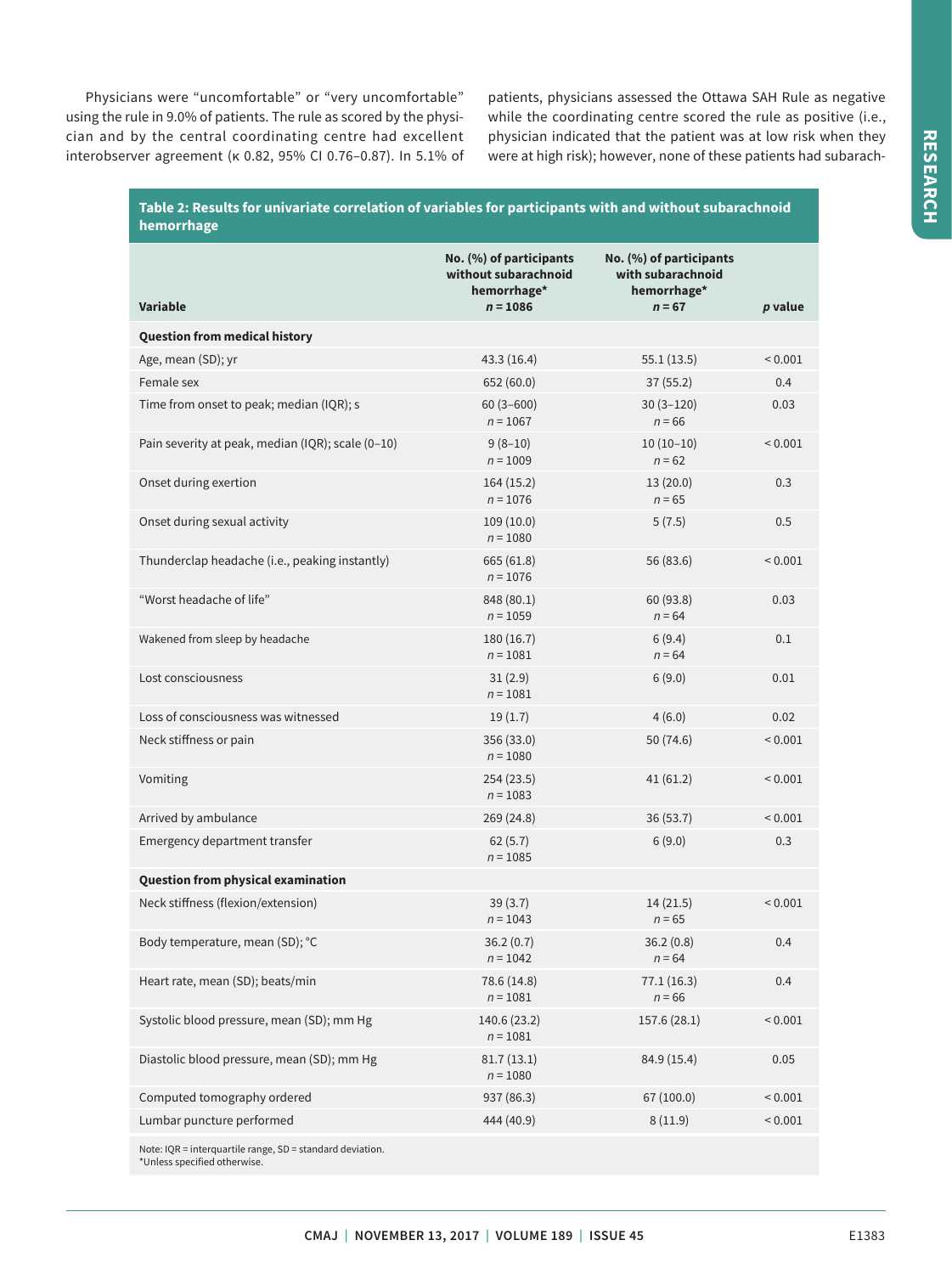**Table 3: Sensitivity, specificity and negative predictive value of the Ottawa Subarachnoid Hemorrhage Rule (***n* **= 1153)**

| <b>Assessment using Ottawa</b><br><b>SAH Rule</b> | <b>Participants</b><br>with SAH<br>$n = 67$ | <b>Participants</b><br>without SAH<br>$n = 1086$ |
|---------------------------------------------------|---------------------------------------------|--------------------------------------------------|
| No. of positive results                           | 67                                          | 938                                              |
| No. of negative results                           | $\Omega$                                    | 148                                              |
| Sensitivity, % (95% CI)                           | 100.0 (94-100.0)                            |                                                  |
| Specificity, % (95% CI)                           | $13.6(13.1 - 15.8)$                         |                                                  |
| Negative predictive value, %                      | 100.0                                       |                                                  |
| +LR (95% CI)                                      | $1.16(1.13-1.19)$                           |                                                  |
| $-LR$ (95% CI)                                    | 0(NA)                                       |                                                  |

Note: CI = confidence interval, LR = likelihood ratio, NA = not available, SAH = subarachnoid hemorrhage.

noid hemorrhage. Neck pain or stiffness was the variable with the most frequent disagreement (documented at least once in the medical record but scored as absent by the physician).

We assessed the potential effect of the Ottawa SAH Rule on neuroimaging rates compared with actual practice. The actual neuroimaging rate in this cohort was 88.0%, and another 1.0% underwent lumbar puncture without CT, for an overall investigation rate of 89.0%. If the Ottawa SAH Rule had been followed, the investigation rate would have been 84.3%.

## **Interpretation**

We found that the Ottawa SAH Rule was sensitive for identifying subarachnoid hemorrhage (i.e., every case was identified when the rule was used). With the findings from this study and our earlier work we believe that the Ottawa SAH Rule is ready to use to evaluate which patients who are neurologically intact with a new rapidly peaking headache require investigation. This rule provides clinicians with a validated tool to help standardize which patients with headache do not require investigation to rule out subarachnoid hemorrhage. In our experience, careful application of the rule will identify patients with subarachnoid hemorrhage while avoiding unnecessary CT scanning and painful lumbar punctures. This rule may also help smaller hospitals decide which patients with headache are unlikely to benefit from transport to larger centres for imaging.

Overall, the sensitivity of the Ottawa SAH Rule is higher than a previous, population-based estimate in Ontario that 1 in 20 patients with subarachnoid hemorrhage are missed on their first visit to the emergency department, which increases to 1 in 16 in nonteaching hospitals and includes all grades of severity.<sup>8</sup> Physicians in the emergency department, when surveyed, have stated that 99% sensitivity is acceptable for a subarachnoid hemorrhage rule, a threshold that acknowledges the pitfall of pursuing diagnostic perfection at all cost. The narrow confidence bands of sensitivity for the Ottawa SAH Rule bracket this extremely high threshold, and the point estimate exceeds it. $18$  This precision was achieved only with a sustained and rigorous prospective enrollment campaign at several hospitals over many years.

This study is comparable to a previous retrospective study involving 454 patients with acute headache that reported 9 patients with subarachnoid hemorrhage. This study found that the Ottawa SAH Rule had 100% sensitivity; however, it had a wide 95% CI (62.9%-100%).<sup>19</sup>

We designed and conducted this prospective validation study according to the strict methodological standards for clinical decision rule development. $11-14$  We carefully defined the outcome, subarachnoid hemorrhage, and it is clinically important. Patients were included according to strict eligibility criteria, rather than on the somewhat circular logic of having already been selected for CT scanning or lumbar puncture, or known to be disease positive. We enrolled or followed all potentially eligible patients even when missed by the treating physician. In addition to accuracy, we also evaluated other important measures including interobserver agreement, clinical acceptability and potential effect on clinical practice.

## **Limitations**

We acknowledge some potential limitations to this study. There is no established gold standard definition of a positive subarachnoid hemorrhage. We recognize that some patients with small, nonaneurysmal subarachnoid hemorrhage who are often managed conservatively were classified as disease positive using our definition, and a more meaningful outcome might be restricted to patients with subarachnoid hemorrhage who undergo intervention. Nevertheless, we have used the same definition throughout and believe that our composite outcome is clinically important and relevant.<sup>20</sup> As with any decision tool, physicians may not apply the rule correctly. This raises the issue of how best to put the rule into operation, especially in an era of burgeoning health informatics and decision support, as well as use by operators other than emergency medicine physicians. These important issues are often the objective of subsequent implementation and knowledge translation studies.

About 1 in 3 cases were missed and not enrolled by the treating physician. In these cases, the presence or absence of specific elements of the rule were ascertained based on a review of medical records by research personnel. In these cases, the rule appeared to perform almost identically. The baseline clinical characteristics of the 2 subgroups including prevalence of subarachnoid hemorrhage were similar, which suggests little selection bias.

Validation of clinical decision rules is critical before full clinical use. Ideally, this is done in new patients at different sites from the original derivation. In this study, we enrolled new patients, but we used sites that had participated in the derivation of the Ottawa SAH Rule. This was done for feasibility reasons. Using the same sites does not cause bias regarding rule performance; however, it may overestimate the ability of physicians to use the rule correctly. Finally, the Ottawa SAH Rule is only intended for identifying patients with subarachnoid hemorrhage. It is not a rule for excluding other types of headache.